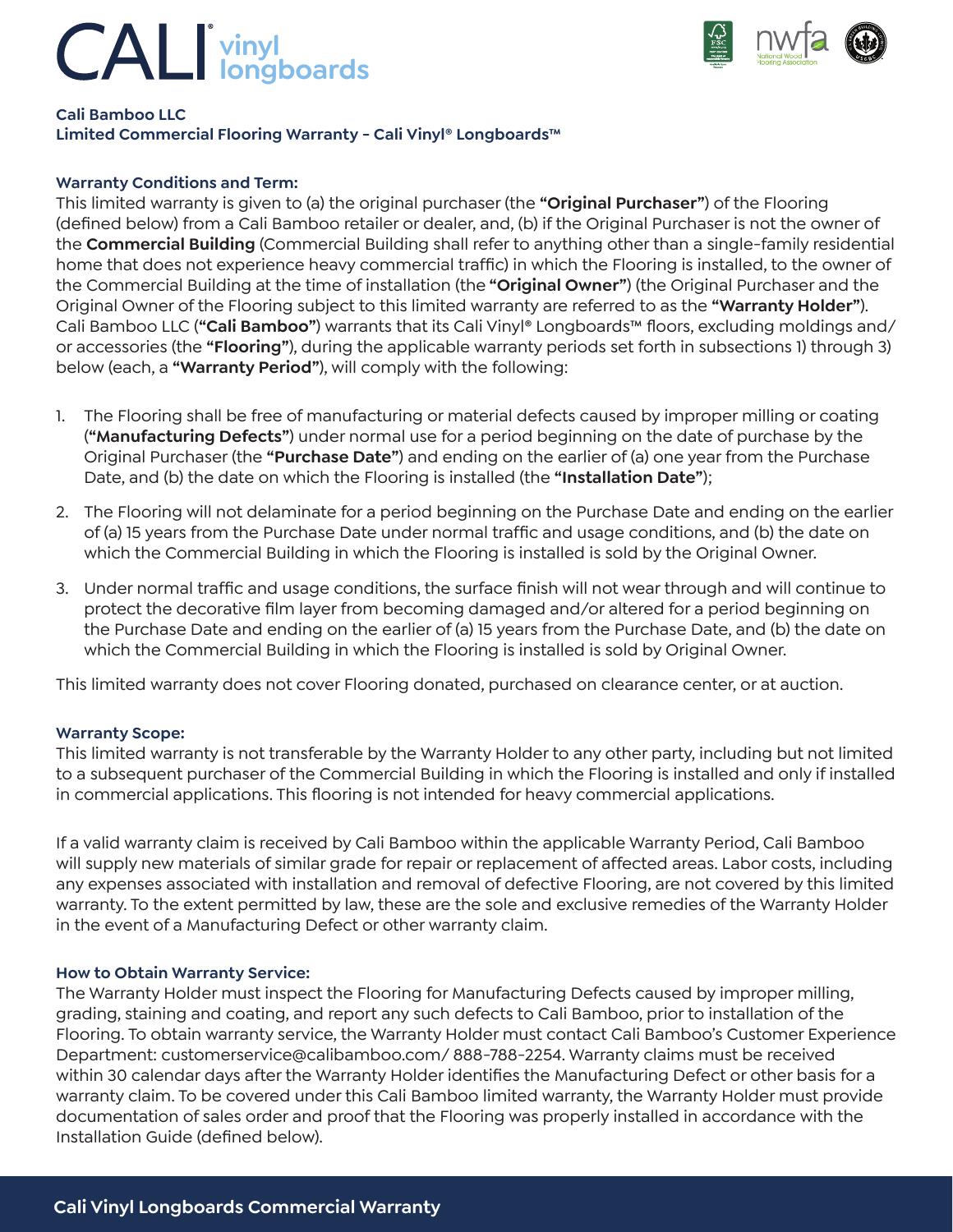# **vinyl longboards**



Cali Bamboo reserves the right to retain a certified and independent flooring inspector to verify the Warranty Holder's warranty claims. The determination of the flooring inspector regarding the warranty claim is not binding on either Cali Bamboo or on Warranty Holder. A determination that does not verify the warranty claim shall not affect the Warranty Holder's right to submit its claim to arbitration in accordance with the terms of the Arbitration Agreement (as defined in Cali Bamboo's Terms and Conditions of Purchase). The performance of the inspection, however, if requested by Cali Bamboo and assuming that Cali Bamboo advances the full cost of the inspection as described above, is a requirement for the Warranty Holder to submit a warranty claim to arbitration under the Arbitration Agreement.

For specific instructions on how to obtain warranty service for defective Flooring, visit the Cali Bamboo website https://www.calibamboo.com/flooring-warranty/.

## **Warranty Exclusions and Limitations:**

This limited warranty covers Flooring that is both (i) installed with strict adherence to Cali Bamboo's Cali Vinyl® Longboards**™** flooring installation guide found online at https://www.calibamboo.com/flooringinstallation/ (the "Installation Guide") and (ii) maintained in accordance with Cali Bamboo's Cali Vinyl® Longboards**™** flooring care and maintenance guidelines found online at https://www.calibamboo.com/ floor-care-and-maintenance/ (the "Maintenance Guide"). Cali Bamboo will provide copies of these guides upon request by the Warranty Holder. This limited warranty only applies when the Flooring is used under normal traffic and other usage conditions warranty.

The limited warranty for Manufacturing Defects does not apply after the Warranty Holder has installed the Flooring, and product variation or error that does not exceed the 5% industry standard is not considered a Manufacturing Defect for purposes of this limited warranty. This limited warranty does not extend to or cover:

(a) any damage, splits, cracks, edge fracturing, chipping, or any other defect to the Flooring caused by accidents, alterations, misuse, abuse, direct exposure to the elements, or improper installation;

(b) Flooring damage caused by excessive cold or heat (temperatures less than -25° F or more than 165° F), negligence, erosion, pets, insects, sanding, settlement or movement of the structure to which the Flooring is attached, and/or installation of Flooring over an improper subfloor;

(c) Flooring damage caused by moisture intrusions from concrete hydrostatic pressure, flooding, or plumbing leaks, along with high levels of alkalinity or by moisture trapped below the Flooring that creates mold or mildew;

(d) damage caused by or resulting from installation over radiant heat floors that exceed 85° F;

(e) changes in Flooring color or sheen due to aging, moisture, exposure to sunlight or Ultra Violet rays (which may cause oxidation of finish);

(f) Flooring discoloration caused by area rugs;

(g) loss of Flooring finish gloss over time consistent with normal wear & tear;

(h) scratches, gouges, staining, finish wear through, or other finish issues on the Flooring caused by failure to follow the Maintenance Guide such as damage caused by vacuum cleaner beater bars, castor wheels, chairs, or other furniture without proper floor protectors, or damage caused by using mineral spirits, paint thinner, or other solvents on the Flooring;

(i) finish wear through that does not cover more than 10% of the total surface area for heavy traffic locations;